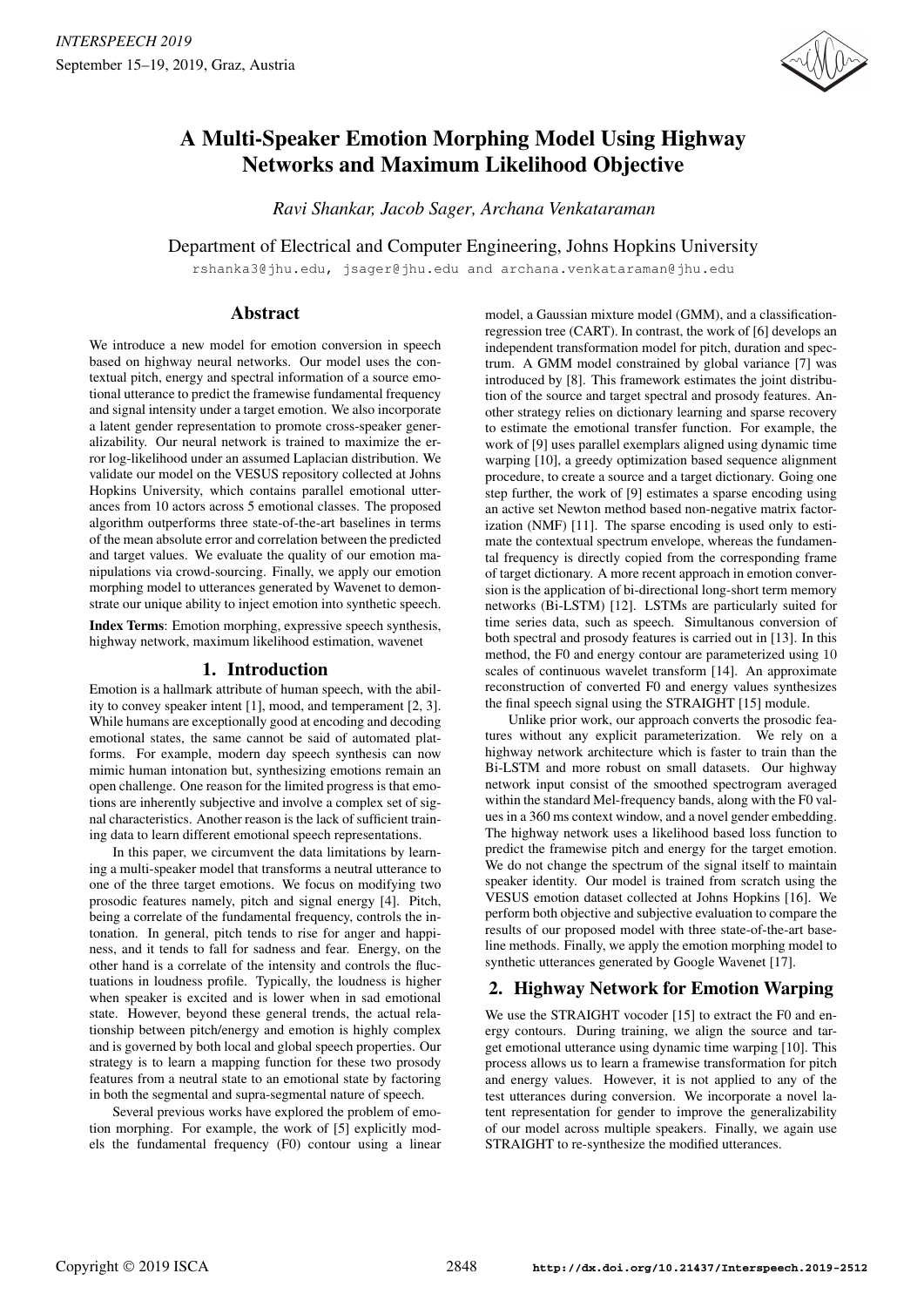

Figure 1: *(Left) shows the highway network architecture for pitch prediction and (right) shows the model used for prediction of energy. The gender embedding* g<sup>t</sup> *is obtained from the smaller network trained for gender classification on the same dataset.*

#### 2.1. Feature Extraction

As described above, our model predicts the framewise pitch and energy variations from source to target emotion. The features used for pitch prediction include a compressed form of smoothed spectral envelope, the utterance-level normalized fundamental frequency, and un-normalized pitch values with a context of 180 ms on both sides of the frame. We use only the voiced portion of each utterance to extract the pitch normalization parameters. The reason behind using a long contextual window for fundamental frequency is to account for both local and global properties. In other words, prosody is affected by both segmental (phonetic level) and supra-segmental (syllable or word level) characteristics of an utterance. A context of 360 ms ensures that the pitch information for mapping function is provided over on average two syllables. All features are extracted using a window of size 10 ms and a 10 ms stride.

To reduce the dimensionality of the input space, we compress the spectral envelope using the standard Mel frequency filterbanks. Namely, we first compute a 1,024 point FFT for each frame, resulting in a 513 dimensional magnitude spectrum  $S \in \mathbb{R}^{513 \times 1}$  (frequency range 0 to  $\pi$ ). We then use the normalized Mel filterbank matrix to obtain a 128-dimensional input representation. The filterbank matrix preserves the shape of the spectrum while accelerating the training of our deep highway network. Reducing the size to below 128 dimensions leads to noticeable loss in the shape of spectral envelope.

The utterance-normalized pitch (zero mean, unit variance),  $u_t$  allows us to capture the extreme values of target distribution. Conceptually, this feature acts as a flag forcing the neural network to sample from the tails of output distribution.

The computation of energy for each frame  $t$  is done by squaring and summing the short-time spectrum  $S \in \mathbb{R}^{513 \times 1}$ :

$$
\mathbf{e_t} = \sqrt{\sum_{k=1}^{513} S_{k,t}^2} \quad t \in 1, 2, ...T \tag{1}
$$

where  $T$  is the total number of frames extracted from an utterance. Similar to the pitch contour, a context of 360 ms is used for energy as well. The VESUS repository contains parallel emotional utterances across ten different speakers. We obtain a framewise correspondence between source and target prosody features using DTW for training the neural network.

#### 2.2. Highway Network Architecture

We employ a highway neural network with one input layer, four hidden layers and one output layer along with multiple skip connections [18]. Fig. 1 shows the schematic diagram of the highway network architectures used for predicting pitch and energy. The input spectral features  $\hat{\mathbf{s}}_t$  are normalized to mean zero and unit variance while the pitch contours  $p_t$  are fed in without any normalization. The output of highway network is given by:

$$
\hat{\mathbf{p}}_{\mathbf{t}} = \phi[W_{45} \times (\phi[W_{34} \times (\phi[W_{23} \times \phi[W_{23} \times \phi[W_{12} \times \phi[W_{01} \times {\mathbf{\$t, u_t, p_t\}} + b_1] \times b_2]) \quad \text{where}
$$
\n
$$
+ b_2] \oplus \mathbf{I} \mathbf{p}_{\mathbf{t}}) + b_3] + b_4] \oplus \mathbf{\tilde{I}} \mathbf{p}_{\mathbf{t}}) + b_5] \quad (2)
$$

The variables  $W_{ij}$  denote the weights going from layer i to layer j, and  $\phi$  is the Relu non-linearity [19] applied at the output of each hidden node. The terms  $I_{p_t}$  and  $I_{p_t}$  represent the skip connections to the output of the second and fourth hidden layer, respectively. While  $\bf{I}$  is the identity matrix,  $\bf{I}$  denotes just the three central rows of the identity matrix I which provides a short pitch context of 30 ms to the neural network before the final output. As designed, the highway network learns a perturbation on top of the input pitch values conditioned on the source spectrum and pitch contour. The skip connections add the correct bias, i.e, source pitch, back into the signal to better match the ground truth target. Closer to the input layer, the full 360 ms contextual pitch information is provided to extract important features from the contour, but as we go deeper, a shorter context proves to be sufficient. We use  $\hat{\mathbf{p}}_t$  to denote the pitch predicted for the input source frame at time  $t$ . A log transformation of the pitch tends to collapse its dynamic range and makes the predictions to saturate at the mean of the training samples.

A similar architecture is used for the energy prediction. We replace the contextual pitch contour  $p_t$  by contextual energy contour et. Unlike pitch, which inherently carries gender information, predicting energy requires an auxiliary gender input, as illustrated in Fig. 1. Here, we train a relatively shallow neural network having three hidden layers with the smoothed spectrum and pitch contour as input. The output of the final hidden layer is used as a latent embedding for the gender  $g_t$  to predict energy at time index t. Denoting the input by  $\{\hat{\mathbf{s}}_t, \mathbf{e}_t\} \oplus \mathbf{g}_t$ , the predicted energy is:

$$
\hat{\mathbf{e}}_{\mathbf{t}} = \phi[W_{45} \times (\phi[W_{34} \times (\phi[W_{23} \times \phi[W_{23} \times \phi[W_{12} \times \phi[W_{01} \times {\{\hat{\mathbf{s}}_{\mathbf{t}}}, \mathbf{e}_{\mathbf{t}}\} \oplus \mathbf{g}_{\mathbf{t}} + b_1] + b_2] \oplus \mathbf{I} \mathbf{e}_{\mathbf{t}}) + b_3] + b_4] \oplus \mathbf{\tilde{I}} \mathbf{e}_{\mathbf{t}}) + b_5] \quad (3)
$$

During training we use a dropout [20] rate of 0.3 and batch normalization [21] after every hidden layer and before the skip connections with identity map are concatenated. These implementation details help us to improve the generalization capability of our highway network. We use the Adam optimizer [22] with a fixed learning rate of 0.01 and mini-batches of size 500.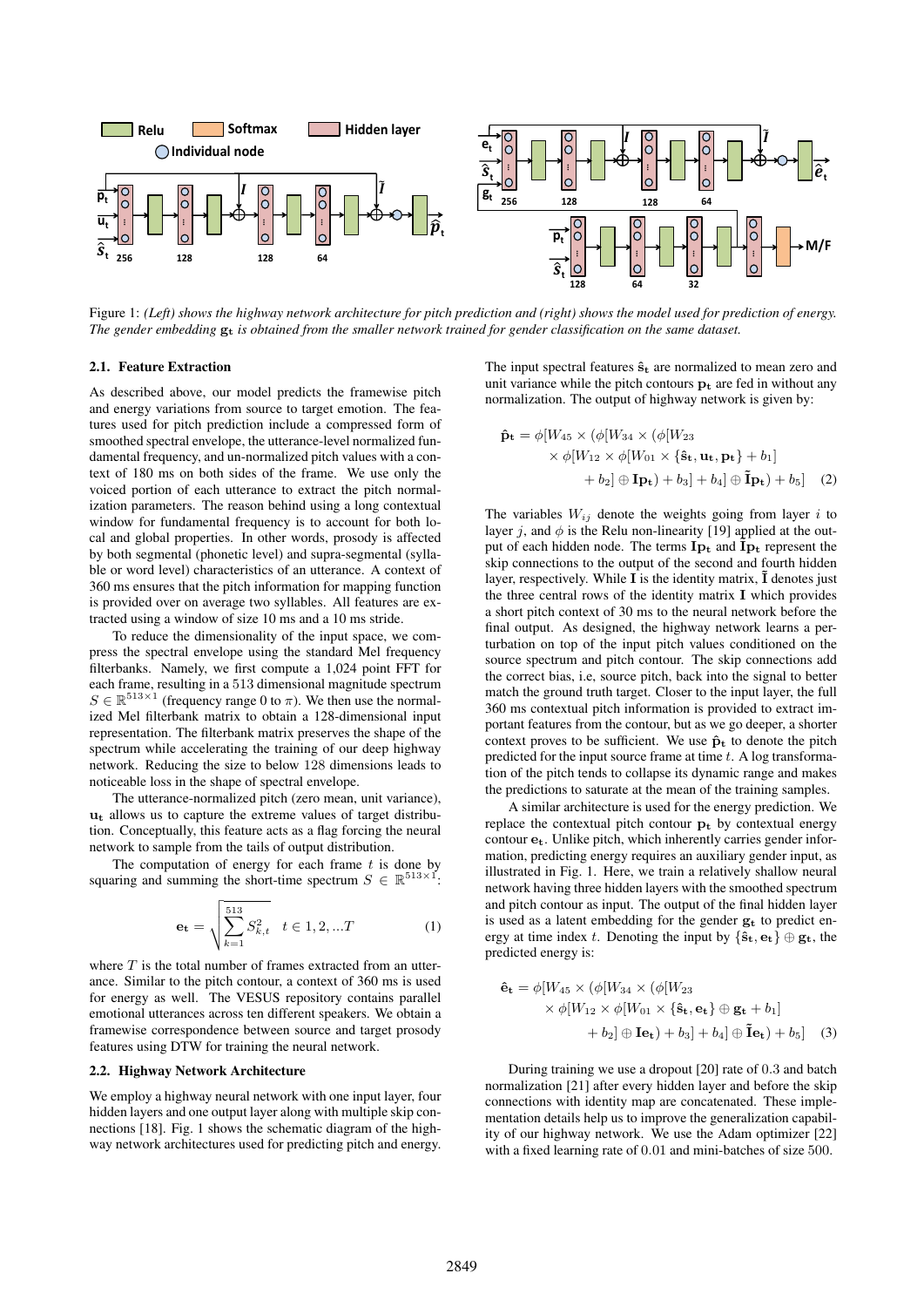#### 2.3. Maximum Likelihood Objective

Since the dynamic range of pitch is very high, the standard  $l_2$ loss is not appropriate because of its sensitivity towards penalizing extreme values in the difference. In contrast, mean absolute error (i.e.,  $l_1$  penalty) allows the highway network to evenly focus on the less extreme values of pitch (such as around 200 Hz which occur more frequently in the data). We train the highway networks by maximizing the likelihood of the error for each training sample in a mini-batch [23]. In particular, we assume that the error function defined by  $\mathscr{E}_n = y_n - \hat{y}_n$ , where  $y_n$  is the true value and  $\hat{y}_n$  is the model estimate, is drawn from a Laplacian distribution with mean 0 and variance b:

$$
\mathcal{E}_n \sim \frac{1}{2b} \exp\left\{-\frac{\|y_n - \hat{y}_n\|_1}{b}\right\} \tag{4}
$$

The parameters of highway network, denoted by  $\theta$  get updated via standard backpropagation algorithm. From here, the variance of the error distribution  $b$  is updated after every epoch of the highway network update in a maximum likelihood framework similar to the expectation maximization (EM) algorithm:

$$
\hat{b} = \frac{1}{N} \sum_{n=1}^{N} ||y_n - \hat{y}_n||_1
$$
\n(5)

The algorithm for training the model parameters and estimating the Laplacian variance alternates between the following steps:

- Update  $\theta$  to minimize  $\sum_{n=1}^{N} ||y_n \hat{y}_n||_1$  while b fixed.
- Update b using Eq. (5) while  $\theta$  is fixed.

At a high level, our maximum likelihood strategy acts as a learning rate scheduler by re-scaling the step size by variance in each epoch. In practice, this approach improves the correlation observed between the ground truth and predicted pitch/energy beyond the standard minimum absolute error objective.

#### 2.4. Reconstruction

In the reconstruction stage, the predicted pitch and energy values over the input frames are smoothed using a mean filter to ensure the continuity in pitch and energy contour. While the pitch is directly used for synthesis, the energy values are implicitly used by re-scaling the spectrum using the equation:

$$
\hat{S}_t = S_t \times \frac{\hat{\mathbf{e}}_t}{\mathbf{e}_t} \quad \text{for} \quad t = 1, 2, ...T \tag{6}
$$

Here,  $e_t$  is the original energy value of frame t while  $\hat{e}_t$  is the predicted energy value. The aperiodicity component of the STRAIGHT vocoder is copied directly from the source speech.

### 3. Experiments and Results

We carry out both the quantitative and qualitative evaluations to compare our performance with the current state-of-the-art techniques for emotion and prosody conversion in speech.

#### 3.1. Dataset and Experimental Setup

Our training and evaluation relies on the VESUS emotional dataset collected at Johns Hopkins University [16]. VESUS contains a set of parallel emotional utterances spoken by a mix of amateur and professional actors. The original database has 2500 utterances for each of the five emotional classes: happiness, anger, sadness, fear and neutral. The repository also contains an emotion perception rating for each utterance provided by ten Amazon Mechanical Turk (AMT) raters.

For the proposed model, we use only those utterances from VESUS repository which are agreed upon by more than 50% of the AMT raters. We also omit the fear category from our experiments because of its high confusion with sad and neutral emotions. The total numbers in our experiment are:

- For Neutral to Angry: 1534 utterances for training, 72 for validation and, 61 for testing.
- For Neutral to Happy: 790 utterances for training, 43 for validation and, 43 for testing.
- For Neutral to Sad: 1449 for training, 75 for validation and, 63 for testing.

Objective evaluation includes the mean absolute error and the Pearsons correlation coefficient measure between the predicted value of pitch and energy and their ground truth counterparts. For subjective evaluation, we ask raters on AMT to classify each of the converted test samples for perceived emotion. Our designed survey asks AMT workers to listen to two speech files. One of them is the baseline neutral speech and the other one is the speech converted into some target emotion. The order of neutral and emotional speech is randomized to weed out any non-diligent raters or bots. After they finish listening, we ask them to classify the emotion in both audio files. We find this type of bias correction using source (neutral) speech to be important because emotion perception is highly dependent on the knowledge about speaker articulation and speaking style.

#### 3.2. Baseline methods

We compare our proposed model with three state-of-the-art baseline methods. The first baseline fits a Gaussian mixture model (GMM) [8] to the joint distribution of the source and target STRAIGHT cepstral features and fundamental frequency. We further incorporate the Global variance constraint proposed by [7] to improve the GMM based conversion model.

The second baseline uses the sparse Non-Negative Matrix Factorization (NMF) method developed in [9]. Here, two parallel dictionaries of STRAIGHT spectrum are constructed from the training dataset. An active Newton set based NMF estimates the sparse coding of input spectral features over the source dictionary. This encoding is then used to construct the converted spectrum and fundamental frequency from the target dictionary.

The third baseline is the Bi-LSTM model [13] which is pre trained for voice conversion using the CMU-ARCTIC corpus [24] and then fine-tuned for emotion conversion on the VESUS database. This method simultaneously converts both spectral and prosodic (pitch, energy) features. The prosodic features are parameterized by continuous wavelet transform [14] coefficients. The intention behind such parameterization is to consider both short-term and long-term pitch and energy trajectories by using multiple scales for the wavelet transform.

#### 3.3. Experimental Results

Table 1 reports the quantitative performance of all four methods. Like the baseline algorithms, we train separate models for each target emotion category. Note that the proposed model outperforms all the baselines by a significant margin. The global variance based GMM model is the second best algorithm for emotion conversion on the VESUS dataset. The high performance of GMM compared to the Bi-LSTM can be attributed to its simplicity, which makes it less prone to overfitting, and the large number of speakers in the VESUS repository. Our results also suggest that the procedure used in [13] of fine-tuning an Bi-LSTM model can not achieve the good performance for emotion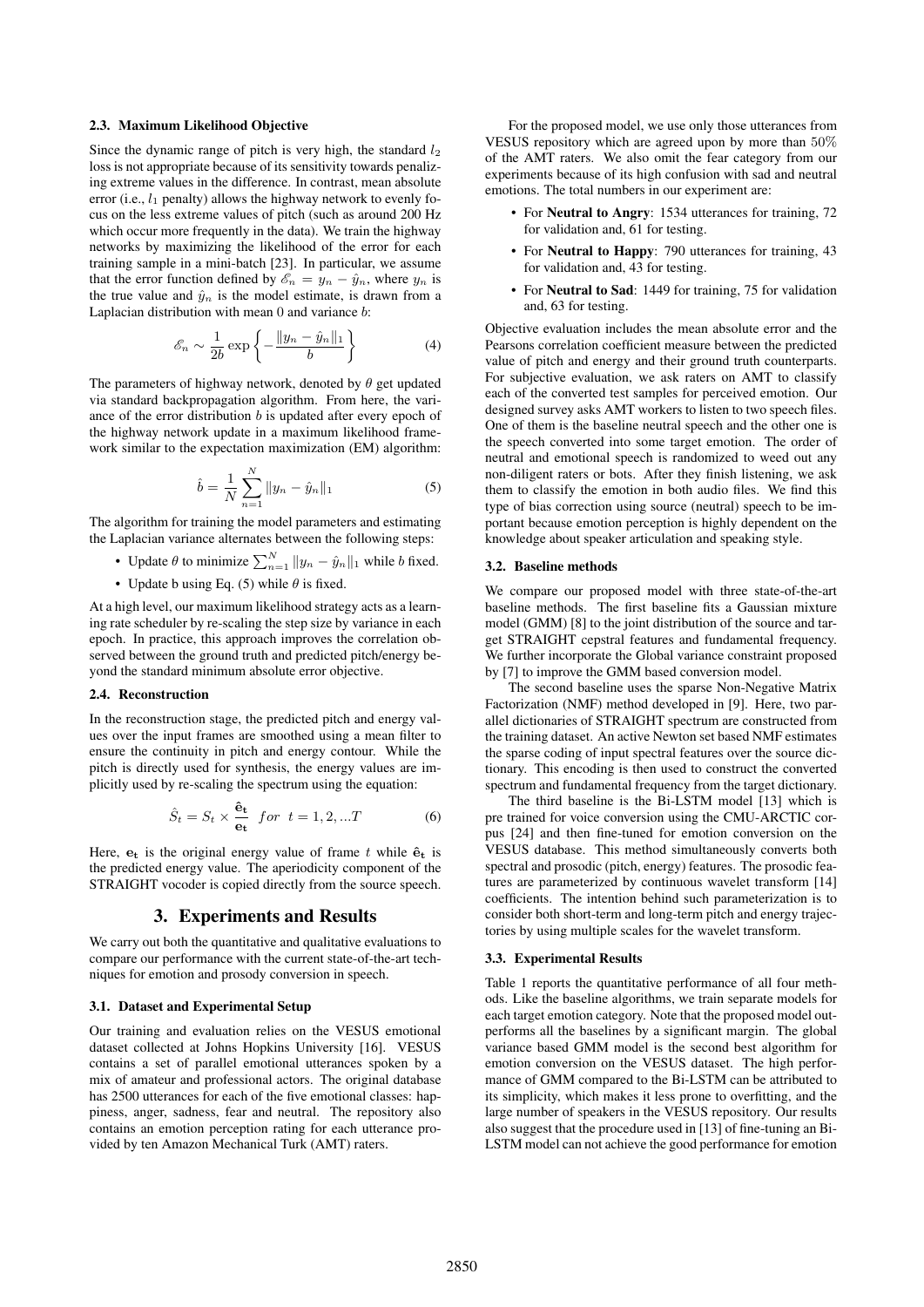Table 1: *MAE and Pearson's Correlation measures for pitch and energy across target emotions using universal model.*

| Alg.                    | $MAE(\hat{p}_t)$ | $Cor(\hat{\mathbf{p}}_t)$ | $MAE(\hat{e}_t)$ | $Cor(\hat{\mathbf{e}}_t)$ |
|-------------------------|------------------|---------------------------|------------------|---------------------------|
| <b>Neutral-to-Angry</b> |                  |                           |                  |                           |
| <b>GMM</b>              | 44.3             | 0.54                      | 4.24             | 0.57                      |
| <b>NMF</b>              | 94.2             | 0.22                      | 4.2              | 0.22                      |
| <b>Bi-LSTM</b>          | 57.4             | 0.34                      | 5.77             | 0.56                      |
| Proposed                | 39.6             | 0.64                      | 1.9              | 0.6                       |
| Neutral-to-Sad          |                  |                           |                  |                           |
| <b>GMM</b>              | 29.1             | 0.8                       | 5.87             | 0.53                      |
| NMF                     | 65.3             | 0.4                       | 7.9              | 0.32                      |
| <b>Bi-LSTM</b>          | 29.6             | 0.78                      | 5.23             | 0.5                       |
| Proposed                | 22.2             | 0.83                      | 3.4              | 0.67                      |
| <b>Neutral-to-Happy</b> |                  |                           |                  |                           |
| GMM                     | 53.8             | 0.51                      | 4.24             | 0.53                      |
| <b>NMF</b>              | 106.7            | 0.25                      | 6.5              | 0.23                      |
| <b>Bi-LSTM</b>          | 67.6             | 0.48                      | 4.8              | 0.52                      |
| Proposed                | 49.8             | 0.54                      | 2.5              | 0.68                      |

conversion. Further, the assumption that local optima for emotion conversion should be close to the voice conversion solution on the error surface may not necessarily be true. NMF based sparse recovery and reconstruction performs the worst among all four models. This result is expected because there is no explicit constraint on the estimation of sparse coding. Specifically, there are multiple acoustic units that have very similar spectral envelopes and hence the algorithm also does not guarantee a smooth transition going from one frame to another.

In contrast to the baselines, our proposed pitch and energy prediction model is more robust because it focuses on learning a single, highly relevant transformation, rather than attempting to modify the entire spectrum. In addition, the highway network architecture allows us to learn a perturbation model that translates easily across multiple speakers. From a technical standpoint, it also facilitates for a smooth flow of gradients during the backpropagation [25]. Further, the EM type update of variance and weights of highway network in each iteration has a scaling effect on the mini-batch loss. This indirectly adjusts the learning rate during training, thereby helping the network converge to a better local optima than the Bi-LSTM model.

We evaluate the subjective quality of our emotion conversion using AMT. Empirically, we found the reconstructed speech from the GMM and NMF models to be highly distorted and unintelligible. Therefore, we only obtain crowd-sourced ratings for our highway network and the Bi-LSTM model. We crowd-source the same utterances spoken by same speakers for the highway network and Bi-LSTM model to get a uniform comparison between the two. Fig. 2 (top) shows the emotion classification accuracy on the testing utterances. Compared to the baseline model, our proposed model has higher classification accuracy across all three emotions. Further, the classification for neutral-to-sad is best followed by neutral-to-angry and then neutral-to-happy. This result is in line with the objective measures for pitch prediction (see Table 1). The Bi-LSTM model performs poorly because it fails to capture important prosody variations that contribute to emotion perception.

The final experiment examines our ability to inject



Figure 2: *Emotion Classification accuracy for human (top) and Wavenet's speech (bottom) obtained via crowd-sourcing.*

emotional cues into synthetic speech generated by Google Wavenet [17]. We use the text-to-speech API provided by Google to generate same utterances as spoken in the VESUS repository. The utterances are generated for a female American English speaker. For this experiment, we fine tune the highway network by picking a speaker from the VESUS dataset who has the most expressive emotional utterances. We use 220/120/220 samples for fine tuning the neutral to angry/happy/sad model, respectively. The fine tuning procedure runs for only 50 epochs starting from the mixed speaker model weights. The crowd sourcing setup is unchanged from the previous case. Fig. 2 (bottom) shows the emotion classification result on speech generated by Wavenet. We see that speech modified by the highway network is clearly perceived as emotional, in contrast to the Bi-LSTM. This first-of-its-kind demonstration shows that our model is highly adaptable to new (and even synthetic) speakers with minimal training data for fine tuning. In contrast, the Bi-LSTM does worse for the same setup due to its complex architecture and attempt to modify the entire spectral range.

In summary, our quantitative and qualitative results together show the markedly improved performance for our proposed model over three competing baselines. Our results also suggest that modifying just the pitch and energy contours is sufficient for emotion conversion. Finally, our experiment on Wavenet demonstrates that we can infuse emotions into a synthetic speech by fine tuning our cross-speaker model.

# 4. Conclusions

We have demonstrated the first multi-speaker emotion conversion model based on modifying pitch and energy. Our novel highway network based prosody prediction model has the lowest mean absolute error and highest correlation with the ground truth values when trained and tested on the VESUS emotional dataset. We trained our highway network in an alternating fashion by maximizing the error likelihood. A Laplacian assumption on the residual distribution in each mini-batch was made and was motivated by the data itself. Our algorithm outperformed the state-of-the-art methods for emotion conversion on subjective listening tasks by significant margins thereby proving the effectiveness of our procedure. Finally, we showed that our model is capable of injecting emotion into vocoder output which has not been done before in the literature.